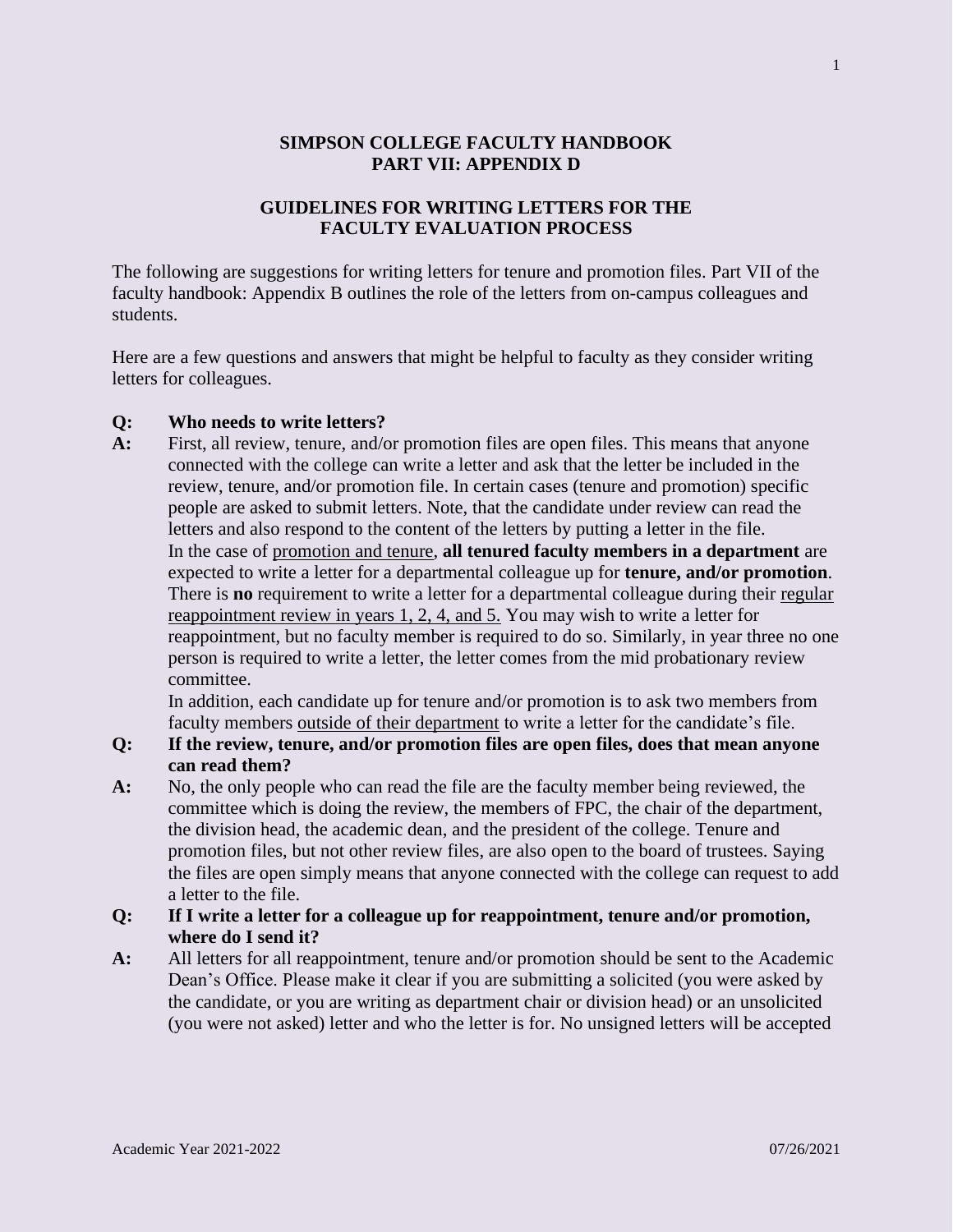## **Q: What should the letter contain?**

- **A:** Letter writers are being asked to use their professional judgment to assess the candidate in relation to the four criteria (teaching, advising, professional development, and service) listed for tenure and/or promotion. Review the criteria in the Faculty Handbook (Part II Personnel Policies, Section 7). The letter writer should:
	- Identify if the letter was solicited or unsolicited
	- Describe in what context the letter is being written (i.e. tenured colleague in department, department chair, division head, etc.)
	- The letter is not a character reference. Use the four criteria outlined in the Faculty Handbook. Letter writers should address all four areas. A writer will likely focus on the area(s) where she or he has the most knowledge about the candidate. For example, a letter writer may have knowledge about a colleague's teaching, but have no experience with the candidate when it comes to service to the college. It makes sense to write most about what you know.
	- State your position on the candidate's reappointment, tenure and/or promotion. For example, "I support the promotion of Dr. Doe because I believe she has achieved the standards set by the faculty as outlined in the Faculty Handbook."

# **Q: If I am asked to write a letter, do I need to observe class?**

- **A:** Good practice suggests that a letter writer be knowledgeable about his or her subject. When asked by a colleague to write a letter, it is good practice to ask for a copy of the person's vitae, observe them in class, review their publications or creative work, and have a conversation with the person before writing the letter. There is no requirement to do these things, it is just good practice.
- **Q: What if I am asked by a colleague, but I don't feel I can write a positive letter? What if I don't know the person well enough to write for her or him?**
- **A:** You should express your reservations to your colleague and suggest that she or he may wish to choose someone else to write a letter.
- **Q: If I write a letter for someone, do I send a copy to that person? Should I talk to the person and tell her or him what I am going to write?**
- **A:** Since the candidate will likely read the letter in the file, it is up to the letter writer to decide whether or not to share the contents of the letter before submitting it to the Academic Dean's Office.
- **Q: What if I am a department colleague, department chair, or division head, and I don't want to write a letter? Can I be forced to write a letter for someone?**
- **A:** You should not write a letter if you feel that you cannot be objective. You should not write if you have a conflict of interest. Check with your department chair, or the academic dean if you are not sure about a possible conflict of interest. At the same time, you are being asked to participate in the process as part of your professional responsibility. You are being asked for your professional opinion based on your experience with the candidate and your understanding of the established criteria. You are being asked if you believe the candidate meets the criteria established for reappointment, tenure and/or promotion as you understand them. Your opinion could be yes, or it might be no. The important thing is that you keep your letter focused on the four elements of the criteria and write only about what you believe to be true. Speak from your experience with the candidate. Do not include speculation, conjecture, or things you have heard from others.